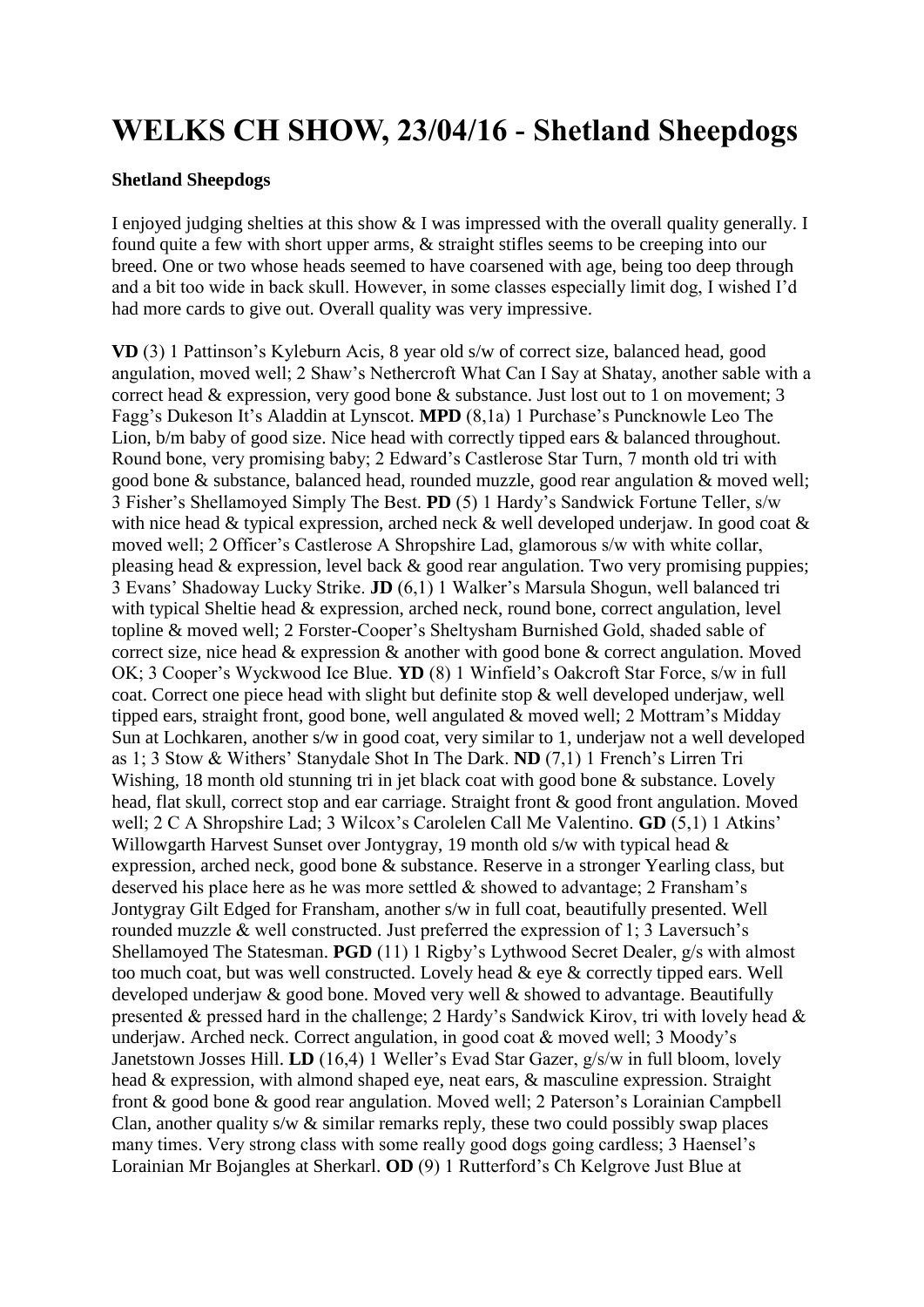Stormhead, this beautiful b/m is a well deserved champion. Lovely well balanced head, with sweet typical expression, but still masculine. Correct stop, almond shaped eye, & well rounded bone. Angulation is correct fore & aft & moved effortlessly as construction suggests. No hesitation in giving him CC & BOB; 2 Goodwin's Ch Highbrook Hot Heir, another quality s/w who is the correct size & construction. Lovely balanced head with typical expression. Arched neck & moved well. RCC; 3 Partridge's Rainelor Razzmattazz. **GCD** (1) 1 Edward's Castlerose Spiritmaster, lovely b/m of excellent colour. Balanced head, well rounded muzzle & rich tan. Stood alone in this class but deserved his place.

**VB** (4,1) 1 Khawaja & Harrison's Smiddyshaw Rumba Carumba, 8 year old tri in full coat. Nice head & expression, good neck & almond shaped eye. Very feminine bitch who showed to perfection for her young handler. Well done; 2 Mitchell & Fiddock's Evaldos By Starlight at Lowenek, 8 year old b/m & another in full coat. Lovely shape & correct size but preferred the head of 1; 3 Allan's Janetstown Jo Jay. **MPB** (7) 1 Stow & Withers' Stanydale Luck Be A Lady, s/w baby with good substance for age. Nice head, arched neck, good construction, & correct upper arm. Neat ears & good movement; 2 Hayhurst's Mistyisle Hope's Rein at Keycharm, shapely tri with good shoulders & rear angulation. Also moved well; 3 Francham's Sheltysham Dedazzle. **PB** (11,1) 1 Hayhurst's Milesend Sweet Melody at Keycharm, g/s/w quality puppy with lovely balanced head, neat ears, good bone, correct angulation & arched neck. Moved well. BP; 2 Parkes' Milesend Sweet Whispers, litter sister to 1 & same remarks apply but preferred the neck of 1. Two very promising babies; 3 Ambler's Watchwood Sweetheart of Chalmoor. **JB** (8) 1 Daniels & Taylor's Pepperhill Kicks n Flicks, shapely b/m of good colour, balanced head & rich tan, good bone, & correct angulation. Moved well; 2 Fox's Ruscombe Work Of Art with Follyfox, tri in a jet black jacket of good shape & substance, good round bone, correct angulation, moved with ease; 3 Greenhill's Mohnesee Diamonds n Pearls. **YB** (8,1) 1 Deveson's Janetstown Je Suis, g/s/w with balanced head, correct stop & sweet feminine Sheltie expression. Well arched neck & excellent construction with good bend of stifle, moved really well. Pushed hard in the challenge. RCC; 2 Collett & Penwarne's Colmae Catch The Charm, another g/s/w, similar in shape to 1 but slightly taller but well within the Standard, another balanced head & good expression. Moved well; 3 Paterson's Lorainian Celtic Star. **NB** (6,2) 1 W Sweetheart of C, b/m of good colour well broken up. Excellent condition, & was 3rd in PB in a strong class. Moved well; 2 Bray's Shelridge Shantilly Lace at Lianbray, 7 month baby, with good head & expression, showed well, was VHC in MP; 3 Atkins' Jontygray Goody Two Shoes. **GB** (11,2) 1 J Je Suis; 2 Fisher's Rowancrest Blue Champaigne at Shellamoyed, b/m of outstanding colour. Balanced head & expression, neat ears well tipped. Stood & showed well, unlucky to meet 1 in this class; 3 Hateley's Willowgarth Tangerine Lace at Mohnesee. **PGB** (9,3) 1 Lambert's Blenmerrow Infinity for Kevdon, s/w with glamorous white collar. Lovely one piece head & correct stop. Spot on for size with construction that fits the Standard. Arched neck & correct amount of bone. Well bent stifles which enabled her to move effortlessly. I was pleased to award her the CC; 2 French's Sonymer Snow Fall over Lindfern, shaded sable, also well constructed  $\&$  of good shape, stood  $\&$  showed well; 3 Eldridge's Petara Sheer Charisma. **LB** (10,3) 1 Bray's Lianbray Locked In Love, 2 year old s/s/w with feminine head & gentle expression. Good ears, almond shaped eye, excellent angulation & flexible pasterns. Moved really well; 2 French's Lindfern Enchanted Sunrise,  $g/s/w$  with feminine head & expression, level topline, straight front & round bone. Moved well; 3 Deveson's Lucky Liason at Lianbray. **OB** (9,2) 1 Thomas' Ch Myter Eye To Eye, this lovely tri bitch never puts a foot wrong, correct size & is a picture in profile with a well arched neck & excellent construction. Moved with ease & with drive from behind. Very worthy champion; 2 Rigby's Lythwood Sculptress, another quality g/s/w of correct size &